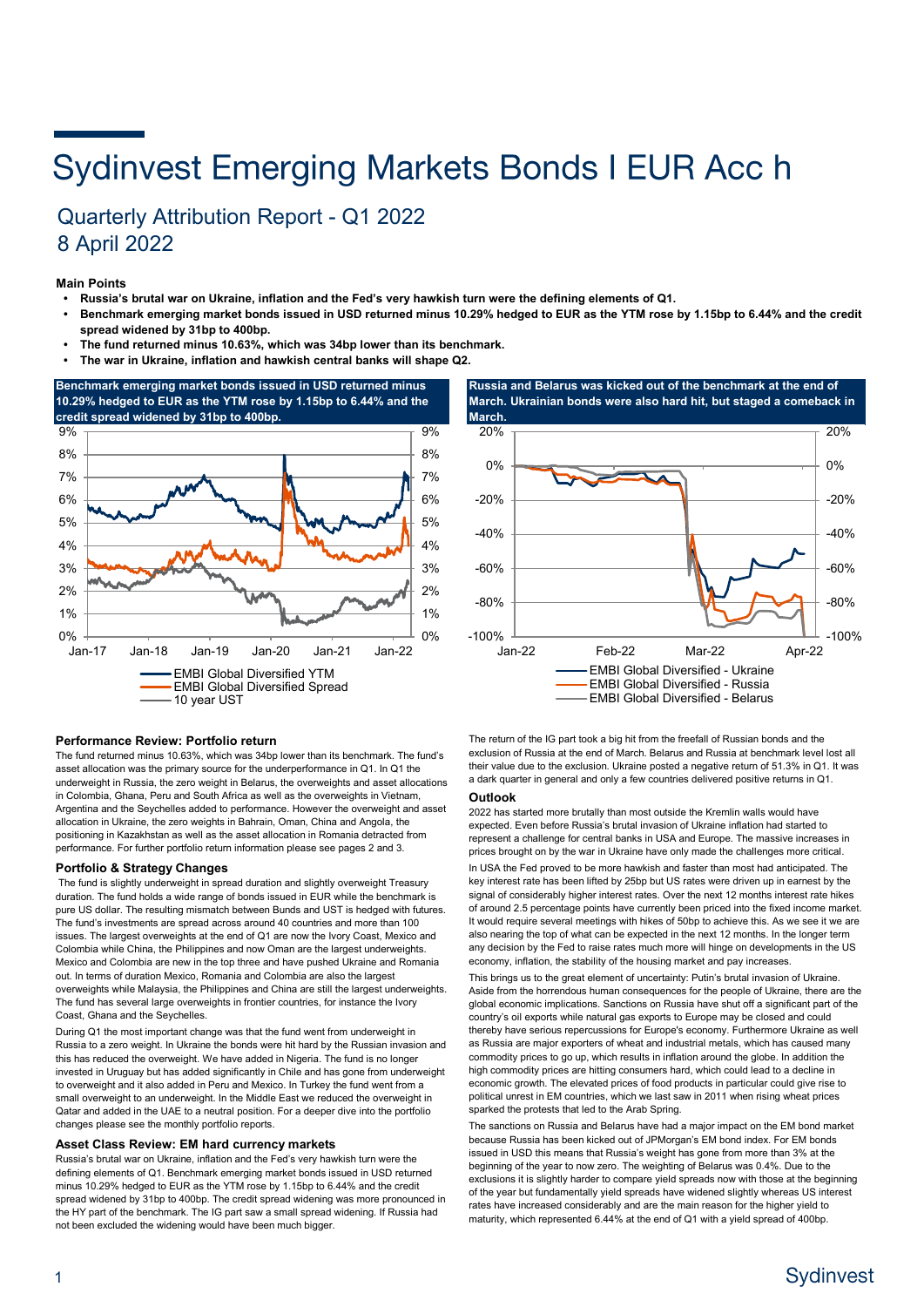## Sydinvest Emerging Markets Bonds: Quarterly performance attribution – Q1 2022

| Performance - Q1 2022             |          |             |                  |          |             |                      |                | <b>Top &amp; Bottom Attribution Contributors</b> |        |
|-----------------------------------|----------|-------------|------------------|----------|-------------|----------------------|----------------|--------------------------------------------------|--------|
|                                   |          | Fund        | <b>Benchmark</b> |          | Performance |                      |                | Average                                          | Cour   |
| Current quarter                   |          | $-10.63%$   | $-10.29%$        |          | $-0.34%$    |                      |                | OW/UW                                            |        |
| Year to date                      |          | $-10.63%$   | $-10.29%$        |          | $-0.34%$    |                      | Russia         | $-1.03%$                                         | 2.3    |
|                                   |          |             |                  |          |             | <b>ors</b><br>5      | <b>Belarus</b> | $-0.28%$                                         | $0$ .  |
| Performance Attribution - Q1 2022 |          |             |                  |          |             | $\Gamma_{\text{op}}$ | Colombia       | 3.02%                                            | 0.1    |
| Country                           | Asset    | Interaction | Residual         | Cost     | Total       | Contrib              | Ghana          | 2.37%                                            | 0.1    |
| 0.70%                             | $-0.66%$ | $-0.16%$    | $-0.09%$         | $-0.13%$ | $-0.34%$    |                      | Vietnam        | 1.53%                                            | 0.0    |
|                                   |          |             |                  |          |             |                      | Kazakhstan     | $-0.02%$                                         | $-0.0$ |
|                                   |          | Investment  | Cash             | Cost     | Total       | $\mathfrak{S}$       | China          | $-4.65%$                                         | $-0.2$ |
|                                   |          | $-0.60%$    | 0.39%            | $-0.13%$ | $-0.34%$    | tributors<br>ottom   | Oman           | $-2.90%$                                         | $-0.2$ |
|                                   |          |             |                  |          |             |                      |                |                                                  |        |

|                                              |                | Average<br><b>OW/UW</b> | Country  | <b>Asset</b> | Interac-<br>tion | Total    |
|----------------------------------------------|----------------|-------------------------|----------|--------------|------------------|----------|
| Contributors<br>5<br>$\overline{\mathsf{P}}$ | Russia         | $-1.03%$                | 2.26%    | $-0.86%$     | 0.57%            | 1.98%    |
|                                              | <b>Belarus</b> | $-0.28%$                | 0.38%    | 0.00%        | 0.00%            | 0.38%    |
|                                              | Colombia       | 3.02%                   | 0.16%    | 0.05%        | 0.06%            | 0.27%    |
|                                              | Ghana          | 2.37%                   | 0.08%    | 0.06%        | 0.08%            | 0.21%    |
|                                              | Vietnam        | 1.53%                   | 0.09%    | 0.01%        | 0.07%            | 0.16%    |
| Contributors<br>Bottom <sub>5</sub>          | Kazakhstan     | $-0.02%$                | $-0.01%$ | $-0.15%$     | $-0.06%$         | $-0.21%$ |
|                                              | China          | $-4.65%$                | $-0.22%$ | $0.00\%$     | 0.00%            | $-0.22%$ |
|                                              | Oman           | $-2.90%$                | $-0.25%$ | $0.00\%$     | 0.00%            | $-0.25%$ |
|                                              | Bahrain        | $-2.78%$                | $-0.25%$ | $0.00\%$     | 0.00%            | $-0.25%$ |
|                                              | Ukraine        | 2.95%                   | $-1.44%$ | $-0.10%$     | $-0.57%$         | $-2.11%$ |

### **Fund's historical performance Attribution from Top OW/UW Attribution from Top OW/UW**

| Year     | Fund      | <b>Benchmark</b> | Performance | Acc. perf. |
|----------|-----------|------------------|-------------|------------|
| 2022 YTD | $-10.63%$ | $-10.29%$        | $-0.34%$    | 60.49%     |
| 2021     | $-3.36%$  | $-2.82%$         | $-0.54%$    | 69.04%     |
| 2020     | 4.52%     | 3.50%            | 1.02%       | 73.52%     |
| 2019     | 11.64%    | 11.66%           | $-0.03%$    | 66.84%     |
| 2018     | $-8.83%$  | $-7.04%$         | $-1.79%$    | 59.94%     |
| 2017     | 9.17%     | 8.21%            | 0.96%       | 72.53%     |
| 2016     | 9.84%     | 8.32%            | 1.52%       | 63.62%     |
| 2015     | $-2.13%$  | 0.74%            | $-2.87%$    | 53.87%     |
| 2014     | 4.37%     | 7.09%            | $-2.73%$    | 63.62%     |
| 2013     | $-5.26%$  | $-5.58%$         | 0.32%       | 68.08%     |
| 2012     | 19.54%    | 16.82%           | 2.72%       | 70.89%     |

| $=$ perf.<br>60.49% |                                |             | Average<br><b>OW/UW</b> | Country  | Asset    | Interac-<br>tion | Total    |
|---------------------|--------------------------------|-------------|-------------------------|----------|----------|------------------|----------|
| 69.04%              |                                | Ivory Coast | 3.27%                   | 0.16%    | $-0.01%$ | $-0.12%$         | 0.03%    |
| 73.52%              | weights                        | Colombia    | 3.02%                   | 0.16%    | 0.05%    | 0.06%            | 0.27%    |
| 66.84%              | argest                         | Romania     | 2.96%                   | 0.06%    | $-0.05%$ | $-0.13%$         | $-0.13%$ |
| 59.94%              | $\approx$<br>Ю                 | Ukraine     | 2.95%                   | $-1.44%$ | $-0.10%$ | $-0.57%$         | $-2.11%$ |
| 72.53%              |                                | Mexico      | 2.85%                   | 0.11%    | $-0.05%$ | $-0.03%$         | 0.04%    |
| 63.62%              |                                | Uruguay     | $-1.82%$                | $-0.09%$ | $-0.04%$ | 0.01%            | $-0.11%$ |
| 53.87%              | rweights                       | Bahrain     | $-2.78%$                | $-0.25%$ | 0.00%    | 0.00%            | $-0.25%$ |
| 63.62%              | Largest<br>$\overline{\omega}$ | Oman        | $-2.90%$                | $-0.25%$ | 0.00%    | 0.00%            | $-0.25%$ |
| 68.08%              | Ĕ<br>Ю                         | Philippines | $-3.11%$                | $-0.07%$ | 0.08%    | $-0.08%$         | $-0.06%$ |
| 70.89%              |                                | China       | $-4.65%$                | $-0.22%$ | 0.00%    | 0.00%            | $-0.22%$ |

## Portfolio Summary – As at 31 March 2022

#### **Ten largest over- and under weights in the portfolio**

|                         | Country        | Weight, PF | Weight, BM | Over/underweight | Duration, PF             | Duration, BM | Rel. Duration Cont. |
|-------------------------|----------------|------------|------------|------------------|--------------------------|--------------|---------------------|
|                         | Ivory Coast    | 3.52%      | 0.37%      | 3.15%            | 7.01                     | 5.67         | 0.23                |
|                         | Mexico         | 8.35%      | 5.22%      | 3.12%            | 10.63                    | 9.12         | 0.41                |
| Largest Overweights     | Colombia       | 5.77%      | 2.78%      | 2.98%            | 8.39                     | 8.79         | 0.24                |
|                         | Romania        | 4.14%      | 1.43%      | 2.71%            | 11.02                    | 8.81         | 0.33                |
|                         | Ghana          | 4.06%      | 1.43%      | 2.63%            | 4.77                     | 5.01         | 0.12                |
|                         | Egypt          | 4.67%      | 2.69%      | 1.98%            | 7.35                     | 6.01         | 0.18                |
| $\overline{c}$          | Peru           | 4.92%      | 2.98%      | 1.95%            | 5.72                     | 10.80        | $-0.04$             |
|                         | Argentina      | 3.08%      | 1.27%      | 1.81%            | 5.92                     | 5.77         | 0.11                |
|                         | Vietnam        | 1.79%      | 0.15%      | 1.64%            | 4.60                     | 2.42         | 0.08                |
|                         | South Africa   | 4.37%      | 2.73%      | 1.63%            | 6.00                     | 6.71         | 0.08                |
|                         | Angola         | 0.00%      | 1.19%      | $-1.19%$         | $\overline{\phantom{a}}$ | 6.19         | $-0.07$             |
|                         | Dominican Rep. | 1.30%      | 2.76%      | $-1.46%$         | 10.47                    | 8.29         | $-0.09$             |
|                         | Malaysia       | 1.26%      | 2.84%      | $-1.57%$         | 0.85                     | 9.81         | $-0.27$             |
|                         | Hungary        | 0.00%      | 1.60%      | $-1.60%$         |                          | 6.87         | $-0.11$             |
|                         | Brazil         | 1.61%      | 3.24%      | $-1.63%$         | 2.31                     | 6.72         | $-0.18$             |
|                         | Uruguay        | 0.00%      | 2.39%      | $-2.39%$         | ٠                        | 11.15        | $-0.27$             |
| 10 Largest Underweights | Bahrain        | 0.00%      | 2.92%      | $-2.92%$         | $\overline{\phantom{a}}$ | 5.25         | $-0.15$             |
|                         | Philippines    | 0.29%      | 3.27%      | $-2.98%$         | 15.32                    | 8.73         | $-0.24$             |
|                         | Oman           | 0.00%      | 3.05%      | $-3.05%$         | $\overline{\phantom{a}}$ | 5.96         | $-0.18$             |
|                         | China          | 0.00%      | 4.72%      | $-4.72%$         |                          | 5.56         | $-0.26$             |

### **Rating distribution**

| <b>Composite Rating</b> |        |
|-------------------------|--------|
| AAA                     | 0.00%  |
| AA                      | 5.21%  |
| A                       | 10.68% |
| <b>BBB</b>              | 28.51% |
| <b>BB</b>               | 21.68% |
| B                       | 20.20% |
| CCC and below           | 9.21%  |
| Not rated               | 3.53%  |
| Default                 | 0.99%  |

| Concentration risk          |        |            |
|-----------------------------|--------|------------|
| Country                     | Weight | Dur. Years |
| Mexico                      | 8.35%  | $0 - 2$    |
| Indonesia                   | 5.77%  | $2 - 5$    |
| Colombia                    | 5.77%  | $5 - 10$   |
| Peru                        | 4.92%  | $10 - 15$  |
| Qatar                       | 4.72%  | $15+$      |
| Egypt                       | 4.67%  | Total      |
| South Africa                | 4.37%  |            |
| <b>United Arab Emirates</b> | 4.23%  |            |
| Romania                     | 4.14%  |            |
| Ghana                       | 4.06%  |            |
|                             |        |            |

| <b>Concentration risk</b> |        |            | <b>Duration distribution</b> |           |
|---------------------------|--------|------------|------------------------------|-----------|
|                           | Weight | Dur. Years | Weight                       | Avg. Dur. |
|                           | 8.35%  | $0 - 2$    | 15.44%                       | 0.81      |
|                           | 5.77%  | $2 - 5$    | 17.96%                       | 3.98      |
|                           | 5.77%  | $5 - 10$   | 41.42%                       | 7.52      |
|                           | 4.92%  | $10 - 15$  | 21.72%                       | 12.58     |
|                           | 4.72%  | $15+$      | 3.47%                        | 16.87     |
|                           | 4.67%  | Total      | 100.00%                      | 7.27      |
|                           |        |            |                              |           |

## Sydinvest